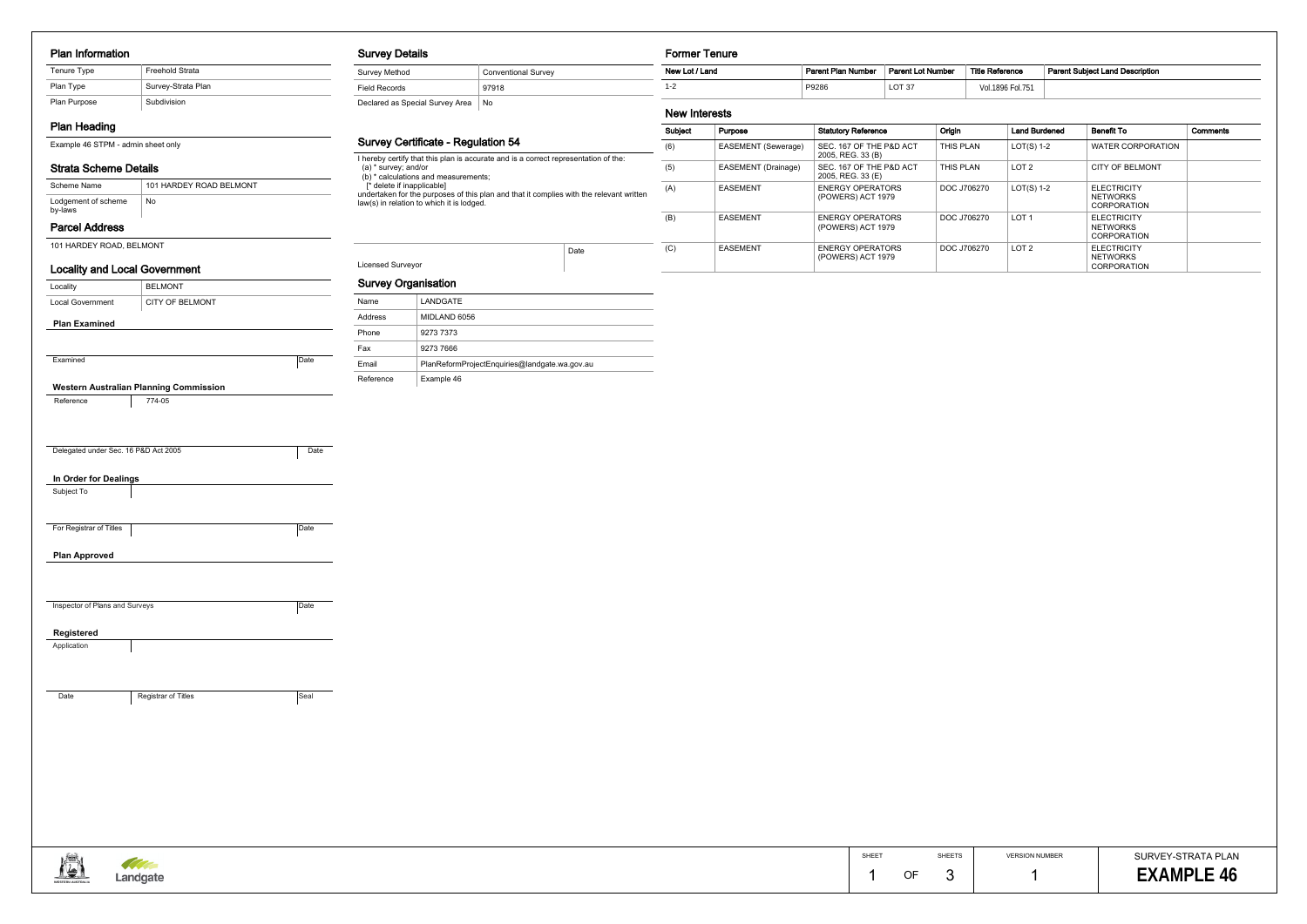SURVEY-STRATA PLAN**EXAMPLE 46** 

VERSION NUMBER1

|                                                         |                                                                |                                                                                        | COREFEE                                                                       | ROAD<br>$10^{\text{A}}$<br>INDOCRATIC<br>C<br>135°2′15″<br>134°51'40"<br>8.54<br>609<br>13501<br>Ο<br>$^{\circ}$<br>$\mathcal{O}_{\mathcal{O}}$<br>$\odot$<br><b>RIVER</b><br>Ò<br>HARDEL<br>(SI-OS) | (33b)<br>1.5m parallel<br>easement<br>SEE ENLGT<br>ૺઌૺૺૺૺૺૺૺૺૺ<br>$1675 -$<br>69°35'43"<br>367m<br>21.41<br>89°55'30<br>89°53'55"<br>ή,<br>$\mathcal{O}$<br>$^{\circledR}$<br>89°55'30"<br>1000<br>ROAC | 9<br>P 9286<br>(40.25)<br>(33b)<br>16.42<br>76.42<br>69°35'43'<br>$\mathcal{Z}_{\mathcal{C}}$<br>374 <sub>π</sub><br>28.47.16<br>$60^66^{54}$<br>$\overline{\phantom{a}}$<br>$\times^{\prime}$<br>⌒<br>(A,<br>C<br>$-\overline{\overset{\circ}{(33a)}}$ | 1.5m parailel<br>easement<br>$\epsilon_{\nu}$<br>$\tilde{\circ}$<br>36<br>P 9286 | COFFEEL<br>(33a)<br>$\circled{33b}$<br>2.0m parallel<br>easement<br>33a | <b>ROAD</b><br>JOSPATA SOS<br>ত<br><b>VISOSIA</b><br>1 |
|---------------------------------------------------------|----------------------------------------------------------------|----------------------------------------------------------------------------------------|-------------------------------------------------------------------------------|------------------------------------------------------------------------------------------------------------------------------------------------------------------------------------------------------|---------------------------------------------------------------------------------------------------------------------------------------------------------------------------------------------------------|---------------------------------------------------------------------------------------------------------------------------------------------------------------------------------------------------------------------------------------------------------|----------------------------------------------------------------------------------|-------------------------------------------------------------------------|--------------------------------------------------------|
|                                                         |                                                                | N                                                                                      | FOR DIMENSIONS OF EASEMENTS<br>AND CROSS-SECTIONS<br>SEE SHEET 2 OF 2 SHEETS. |                                                                                                                                                                                                      | $\bigodot$ <sup>1</sup> $(33a)$                                                                                                                                                                         |                                                                                                                                                                                                                                                         | 0                                                                                | 5                                                                       | 10<br>15                                               |
| <b>SUBJECT</b>                                          | <b>PURPOSE</b>                                                 | STATUTORY REFERENCE                                                                    | <b>ORIGIN</b>                                                                 | LAND BURDENED /<br>SERVIENT LOTS                                                                                                                                                                     | BENEFIT TO /<br>DOMINANT LOTS                                                                                                                                                                           | <b>COMMENTS</b>                                                                                                                                                                                                                                         |                                                                                  |                                                                         | SCALE 1:300 m                                          |
| $\circledA$ $\circledB$ $\circledB$                     | <b>EASEMENT</b>                                                | ENERGY OPERATORS (POWERS)<br>ACT 1979                                                  | DOC. J706270                                                                  | LOTS 1 & 2                                                                                                                                                                                           | ELECTRICITY NETWORKS<br>CORPORATION                                                                                                                                                                     | <b>BUILDING ENVELOPE</b><br><b>B</b> & C INCLUDED IN<br><b>EASEMENT AREA</b>                                                                                                                                                                            |                                                                                  |                                                                         | ALL DISTANCES ARE IN METRES                            |
| (33a)<br>(33b)                                          | <b>EASEMENT</b><br>(DRAINAGE)<br><b>EASEMENT</b><br>(SEWERAGE) | SECTION 167 OF<br>THE P.&D. ACT REG 33(a)<br>SECTION 167 OF<br>THE P.&D. ACT REG 33(b) | THIS PLAN<br>THIS PLAN                                                        | LOT <sub>2</sub><br>LOTS 1 & 2                                                                                                                                                                       | CITY OF BELMONT<br>WATER CORPORATION                                                                                                                                                                    |                                                                                                                                                                                                                                                         |                                                                                  |                                                                         |                                                        |
| <b>All Card Corporation</b><br><b>WESTERN AUSTRALIA</b> | Landgate                                                       |                                                                                        |                                                                               |                                                                                                                                                                                                      |                                                                                                                                                                                                         |                                                                                                                                                                                                                                                         |                                                                                  |                                                                         | SHEET<br>$\overline{2}$<br>OF                          |





A3

 SHEETS3